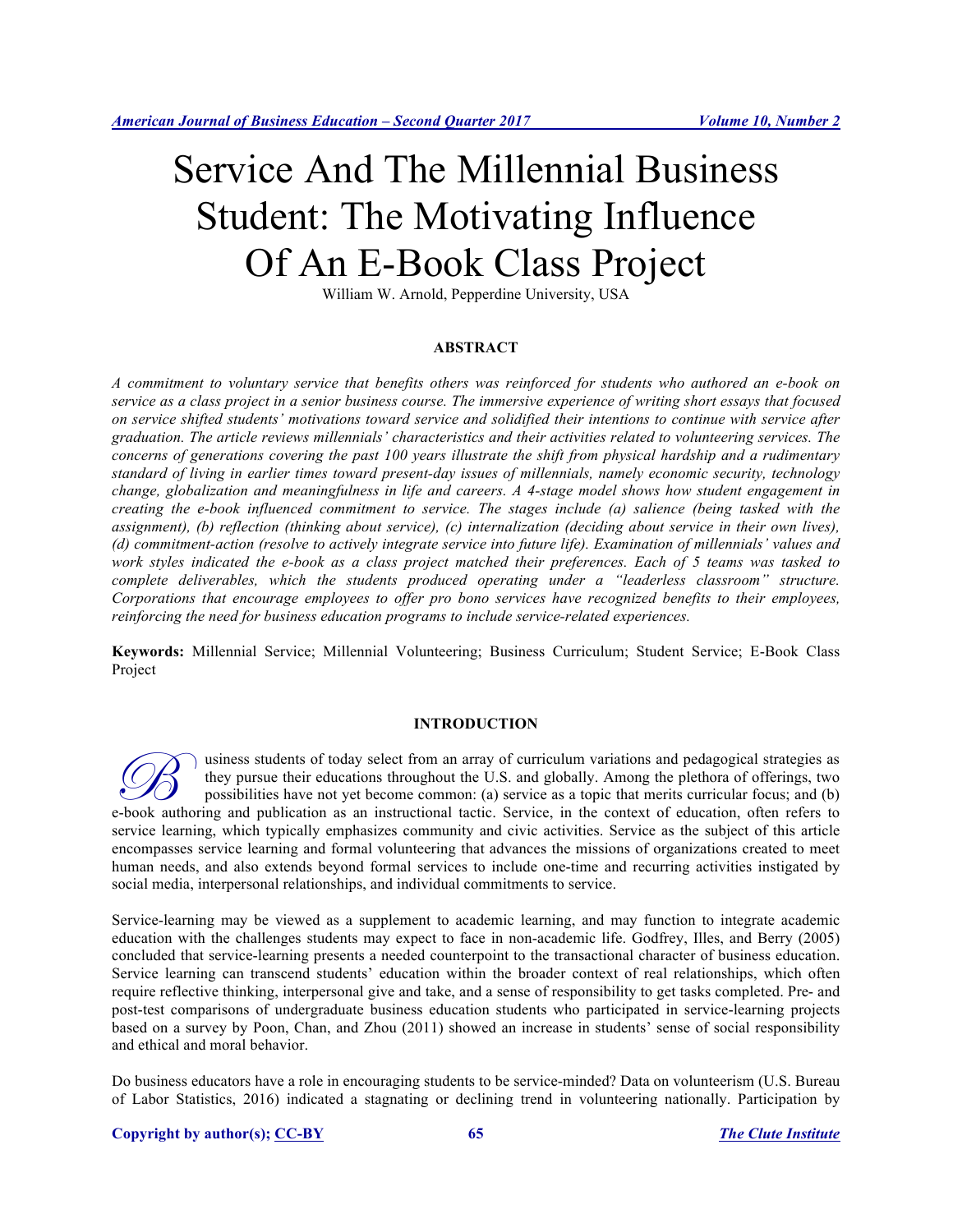millennials was the lowest of the generations. However, the statistics for the generational classes have not included informal volunteering and impromptu acts of service instigated by groups and individuals. Do the statistics accurately represent level or declining voluntarism? Is it now appropriate to raise new questions about the level of interest in volunteering services? Studies of millennials by numerous agencies and organizations have identified shifts in both the values millennials hold and in the ways millennials choose to conduct their lives and careers (Fry, 2016; National & Community Service, 2014; Sullivan & Clolery, 2014; U.S. Chamber of Commerce Foundation, 2012). Corporations have begun to endorse volunteerism, including encouraging employees to provide pro bono professional services to non-profit organizations. Employers are recognizing that supporting employees in volunteer roles improves engagement, and employees are seizing the opportunity to take advantage of this employee benefit (Chandler, 2015; Moffat, 2015).

This article offers the experience of students in a senior level business course whose individually written essays on the subject of service were produced as an e-book. Inspection of the contents of the essays indicates the students deepened their commitment to performing in service capacities, and they integrated service as a proactive aspect of their future business and personal lives.

#### **SERVICE BY MILLENNIALS**

The U.S. Bureau of Labor Statistics (2016), which uses the slightly expanded definition of millennials to refer to those born between the years 1982 and 2000, reported that millennials now outnumber baby boomers. A summary of the generational names and time spans is presented in Table 1.

| Table 1. Generations, Time Spans, and Ages |  |  |  |  |
|--------------------------------------------|--|--|--|--|
|--------------------------------------------|--|--|--|--|

| <b>Generation</b>          | <b>Year of Birth</b> | Age in $2016$ |
|----------------------------|----------------------|---------------|
| Millennials                | 1980-1999            | $17 - 36$     |
| Generation X               | 1965-1979            | 37-51         |
| Baby Boomers               | 1946-1964            | 52-70         |
| Silent Generation          | 1928-1945            | 71-88         |
| <b>Greatest Generation</b> | Before 1928          | Over 88       |

**Source:** Based on U.S. Census and Pew Research Center data (Fry, 2016).

Research on volunteering and civic engagement among millennials (National & Community Service, 2014), provided a profile of volunteering based on 2013 data as follows:

- 21.7% of millennials volunteer
- 15.7 million volunteers
- 1.6 billion hours of service
- \$36.5 billion of service contributed
- 36 median hours of service (p. 1)

According to the same cited source, more than 60% of the millennial respondents indicated they had posted on social media at least once in the past week.

## **THE E-BOOK PROJECT**

During the spring semester of 2016, the 24 students in a senior seminar course on current issues in management learned that collectively, as a class project, they would become authors of a book that would be available online. Their professor designated the title and subtitle *Touch: A Millennial Conversation about Great Leadership, Service, and Purpose*. Students prepared short essays on each of the subtitle themes. Most of the service-related comments were contained within the service section of the book, although the article included service comments that appeared in other sections, including short bios of each of the students. The 24 students represent a microcosm that generally matches the profile of millennial students. The class composition, however, is judged to be especially high in diversity: Of the 24 students, 60% were born outside the U.S. and 80% had lived or studied outside the U.S.

#### **Copyright by author(s); CC-BY 66** *The Clute Institute*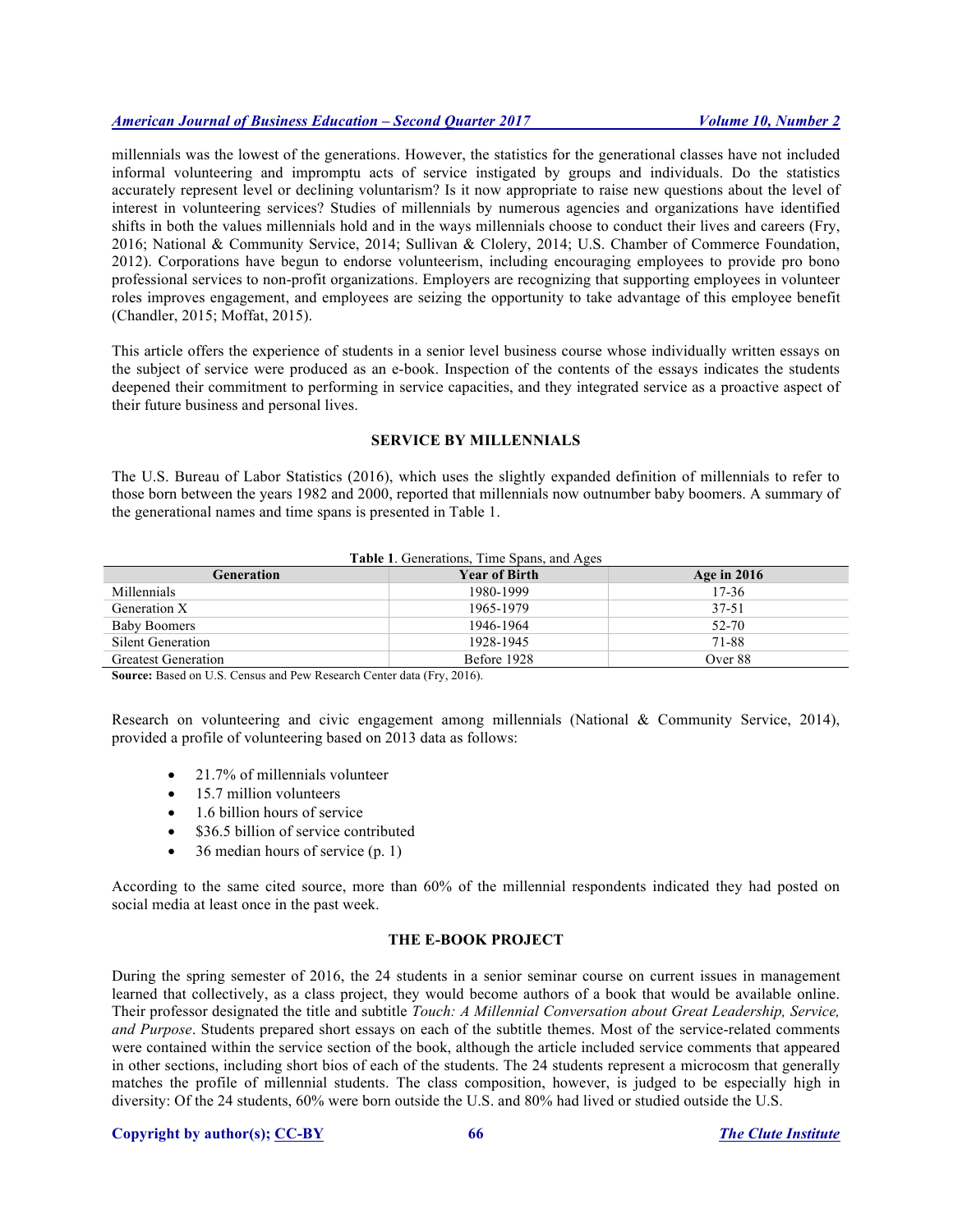The professor conducted the class using the "leaderless organization" model, a bottom-up, decentralized organizational structure described by Brafman and Beckstrom (2006) in their book *The Starfish and the Spider: The Unstoppable Power of Leaderless Organizations*. These authors depicted the growing prevalence of organizations that thrive, seemingly propelled by their own volition, as many online businesses and social networks have experienced. Millennials are well adapted to this phenomenon. The professor divided the students into five groups. Each member was selected to achieve diversity and a balance of capabilities. Additionally, each team was assigned a specific deliverable, namely, timeline, cover/graphics, content sequence, production, and editing. The teams had no assigned leaders, but one individual on each team was designated to communicate with the professor. The teams were instructed to organize and operate as they wished, with no team needing to apply practices similar to any other. The class met twice weekly for 14 weeks. The classroom structure for each meeting was limited to the professor's brief presentation of one of the readings in the class syllabus. Students chose the music that would be played during the class and in most other ways operated autonomously. Each group gave presentations to update progress and request input from class members at critical points.

# **SHIFT IN MOTIVATION TOWARD SERVICE COMMITMENT**

The class e-book project progressed through the 14 weeks and concluded successfully. The students developed short essays on the themes of the book, which were purpose, service, and leadership. No restriction was placed on the material students used to develop the essay content. Class-assigned readings covered a wide range of topics related to motivation, leadership, business management, personalities in business, and business principles. The readings acted as prompts for the students. They augmented the students' own imaginations, stories, thoughts, and feelings.

The theme of service was familiar to the students through their individual past experiences, including service in school clubs, community charitable events and fundraising activities. The assigned service topic, coupled with the need to clarify and write their thoughts to be published, was a call to awaken a fresh approach.

#### **Affirming Statements**

Table 2 shows abbreviated student comments that indicate commitment to taking action in integrating service activities into the conduct on the students' ongoing lives. The reader will note that first names, which are pseudonyms for purposes of protecting student identifies, follow each comment.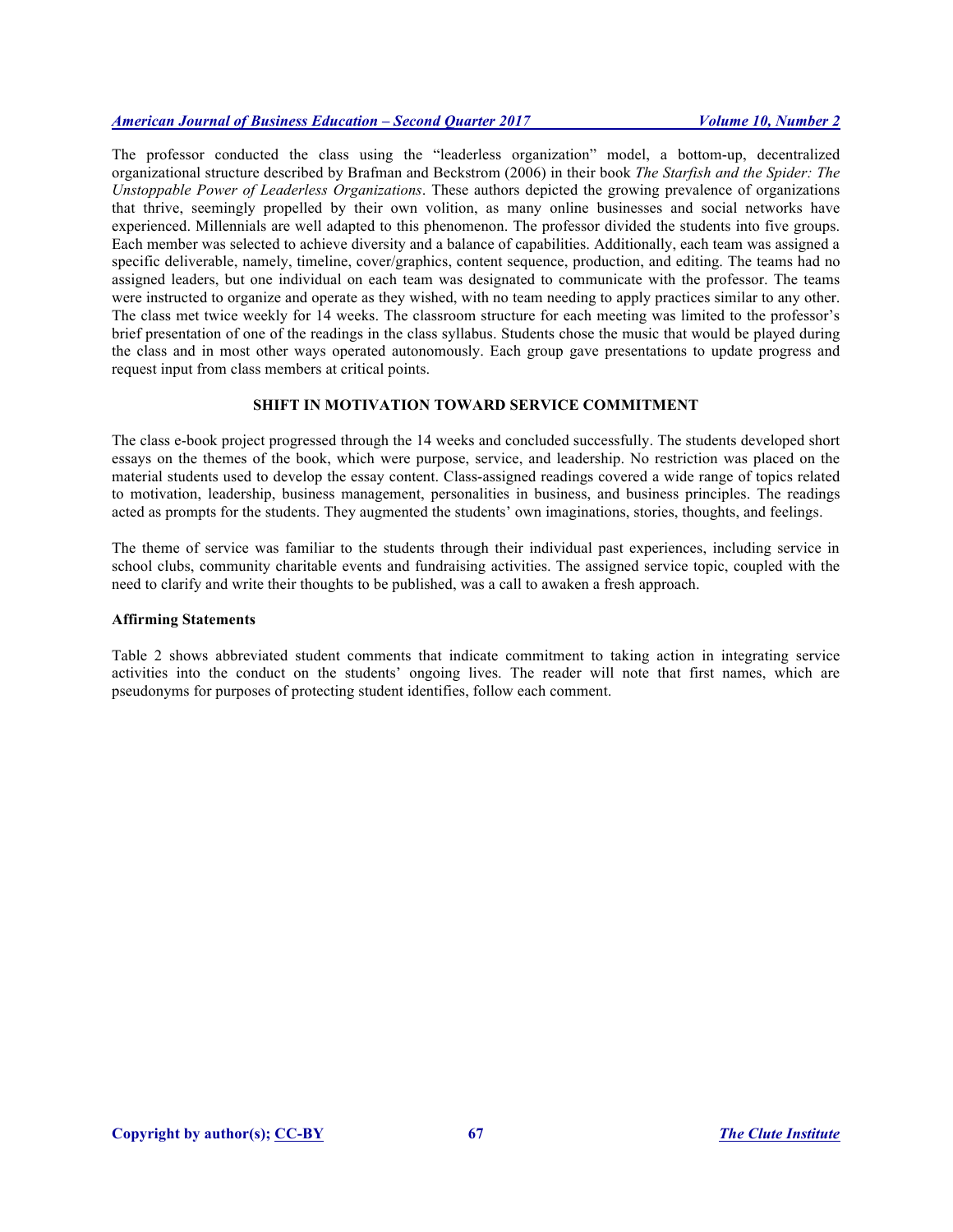| <b>Name</b>                                             | The Most Affirming Statements Related to Commitment to Service                   |  |
|---------------------------------------------------------|----------------------------------------------------------------------------------|--|
|                                                         | (Parsed for Brevity)                                                             |  |
| Alan                                                    | Service sprouts from the heart and shows in actions.                             |  |
| Alana                                                   | Service leadership is part of every setting and relationship we have.            |  |
| Alexander                                               | Touch others to serve themselves and others.                                     |  |
| Allison                                                 | Caring for others is a great act of service.                                     |  |
| Anthony                                                 | It is important to serve the well-being of others.                               |  |
| Cameron                                                 | View service as a way of life.                                                   |  |
| Christopher                                             | Serving others is my vocation in life.                                           |  |
| Christian                                               | A business must serve the community, its employees, and its customers.           |  |
| Clair                                                   | I will use my successes to help others.                                          |  |
| Cynthia                                                 | I am happiest when I can serve a greater purpose.                                |  |
| Eve                                                     | Service is not an afterthought following monetary success.                       |  |
| Jacob                                                   | I want to help people change the world.                                          |  |
| Jessica                                                 | My biggest passion in life is to help others.                                    |  |
| Jason                                                   | Service requires giving and offering all the time.                               |  |
| Jordan                                                  | Service is an honor, a privilege, and a blessing                                 |  |
| Michael                                                 | I view serve as a way of life.                                                   |  |
| Montgomery                                              | Make [service] an everyday exercise.                                             |  |
| Nicholas                                                | Service is the glue that holds the relationship together.                        |  |
| Nicole                                                  | Service involves engaging employees, customers, and society.                     |  |
| Rachel                                                  | My purpose is to serve others.                                                   |  |
| Rhett                                                   | What can I do to help? To serve?                                                 |  |
| Robert                                                  | We should routinely reach out in kindness and understanding                      |  |
| Scout                                                   | Service is not just something to be done in the future when one has enough time. |  |
| Sydney                                                  | It's time to become the person who helped us when we needed help.                |  |
| Source: Based on student essays in class a book project |                                                                                  |  |

**Table 2**. Affirming Comments Related to Commitment to Service

**Source:** Based on student essays in class e-book project.

## **A 4 Stage Model of Influence from Salience to Commitment-Action**

Figure 1 shows a progression that has been applied to decision making. It has been used to describe the process by which people become motivated to act on external stimuli. Well known among sales people as the AIDA principle (Strong, 1925), the acronym stands for awareness, interest, desire, and action. The principle represents the necessity to attract attention before advancing along the progression to interest, then to desire, and finally to the point of decision.

**Figure 1.** Progression of stages an individual passes through from awareness to decision and action. Adapted from Strong (1925).



The 4 stages depicted in Figure 1, salience, reflection, internalization, commitment-action, represent the development of student predisposition toward integrating service into their lives as they processed their thoughts and developed their essays. Students' comments related to service were examined along the 4-stage continuum. Comments about service were identified and grouped into one of 4 stages. Grouping was accomplished according to criteria including: more than definition, apparent depth of reflection, richness of expression, sense of intensity, breadth of conviction, and intention to act. The commitment-action stage presents comments of students who were most emphatic in expressing their views about the merits of service and their intentions to actively follow through with offering service. Each of the 4 stages is described briefly followed by student comments that demonstrate the characteristics of that stage.

## **Copyright by author(s); CC-BY 68** *The Clute Institute*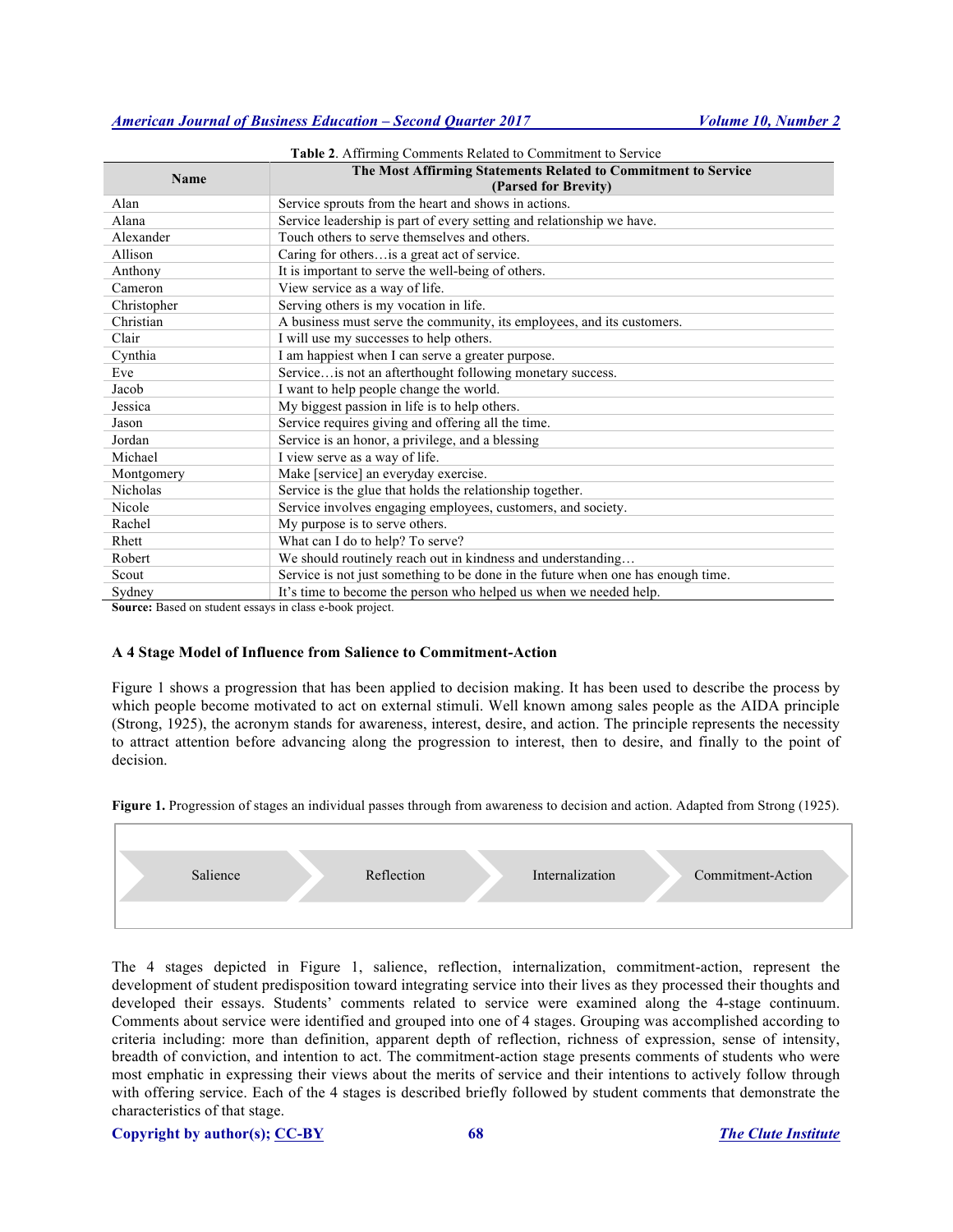#### *Salience*

The task of preparing an essay on service for the class book project undoubtedly cast a new light on service for the students. This task intervened in their thinking about service. It interrupted them and required them to pay attention. At this stage comments tend to be definitions.

Service is serving others by putting their needs above my own. Allison

Service is an act of humility that places others before ourselves. Jordan

# *Reflection*

As students gave notions of service their attention, their framework might have included their past conditioning, family and cultural influences, and service experiences with peers. Their reflections may have included the impact of past service experience: perceptions of meaningfulness, who benefited, and whether it seemed important or insignificant.

Service to others ennobles us. Robert

A focus on service is essential in helping to maintain a healthy balance and to remind us that we exist in a society, and a society can only function when people care for each other. Allison

Life is more than just about me. It is about us…as a society…as a nation…as humanity. Allison

Customer service is the glue that holds the relationship together. Nicholas

Service is not just something that a person thinks he or she can do in the future when that person makes enough money, or has enough time. Scout

## *Internalization*

In this third stage students expressed a position that favored service as something that should be done. Several students articulated the idea that performing service is a guiding life principle. Students considered their own past needs and the times when someone was there to help them. Also, to be noted are the more complete comments which offer greater detail and more powerful aspects of delivering service.

The impact service can have on the world can lead to immense change…Rachel

The selfless act to put another's best interests first is powerful. Rachel

Service is something which is not just beneficial to others, but it is beneficial to ourselves as well. Michael

Caring for others…is a great act of service that should not be forgotten. Allison

Service is the idea of putting someone or something else above ourselves. Cynthia

Service is acting out of your heart for the good of another. …I believe service, in a way, connects us. Alexander

[Service] must be a stand-alone act done for the sheer joy and honor of serving another. Jordan

Service is not about getting. It is about giving. Clair If we harness the need to serve, nothing limits the good we can do for humanity. Jacob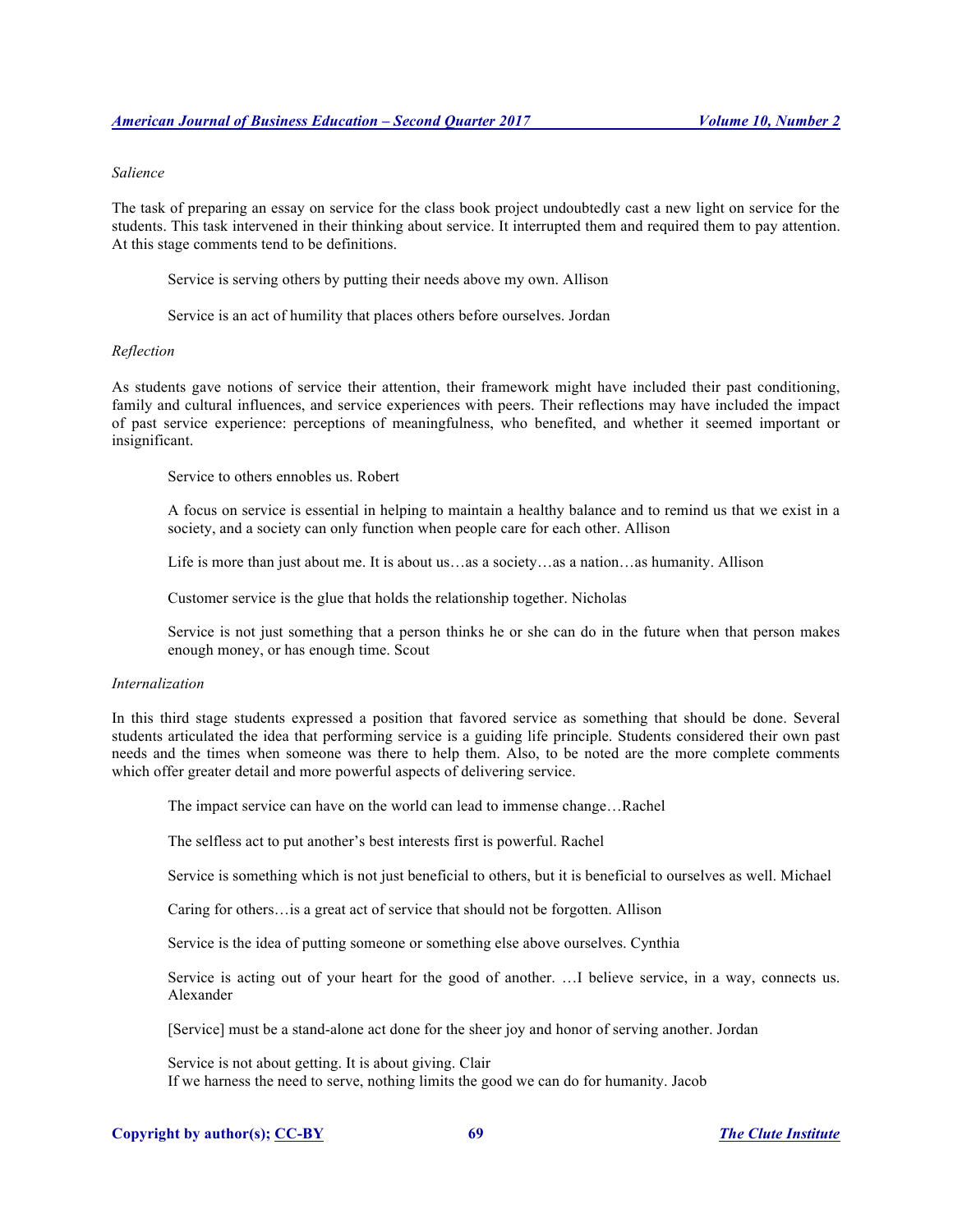We are now able to incorporate service everywhere we go. Jacob Service is about unselfish kindness and generosity, acts that show goodness, that give meaning to our lives and, above all, that sustain and dignify the lives of others. Robert

Service involves going outside one's personal interests to engage employees, customers, and, ultimately, society. Nicole.

#### *Commitment-Action*

The commitment-action stage represents reaching a conviction that being of service to others is positive and important. Again, the student statements are richer in specificity and show variety along the dimensions of service. Comparing student comments in the first stage, salience, with comments in the commitment-action stage shows a meaningful contrast toward an action-oriented endorsement of service.

Service is a responsibility of every human being. Jessica

I now look beyond what I want to achieve for myself alone, having learned that it is important to serve the well-being of others, and not pursue only my own dreams. Anthony Service is needed and should be welcomed as part of one's life. Alexander

Service is not a means to an end but *is* the end. Service is an honor, a privilege, and a blessing. Jordan

Millennials [must] realize the importance of being servant leaders…in every setting and relationship we have. Alana

Finding something we want to serve greater than ourselves…creates a new level of energy inside of us. Clair

Service is a selfless act. Service betters those around us, and service is essential. Rhett

[Service] is morally justifiable. Greed is not. Jacob

It is time to give back and become the person who helped us when we needed help. Sydney

I like to think I'll leave this Earth in a better state than when I first entered it. Montgomery

Service is something that sprouts from the heart, and it shows in a person's actions. As a result, these actions make positive contributions to the community, and even the world. Alan

My biggest passion in life is to help others…Jessica

My purpose is to serve others. Rachel

Serving others is my vocation in life. Through service, there is meaning to my life. Christopher

I personally view service as a way of life, the idea of putting someone else's needs before our own. Michael

I will find where I am happiest and can serve a greater purpose. Cynthia

It is my personal responsibility to continue acting out of service, not to receive anything in return, but to touch others in a way so they may find it within themselves to do the same for themselves and for others. Alexander

I seek to …use my skills, abilities, and successes to help others. Clair Service requires people to give and offer all the time. Jason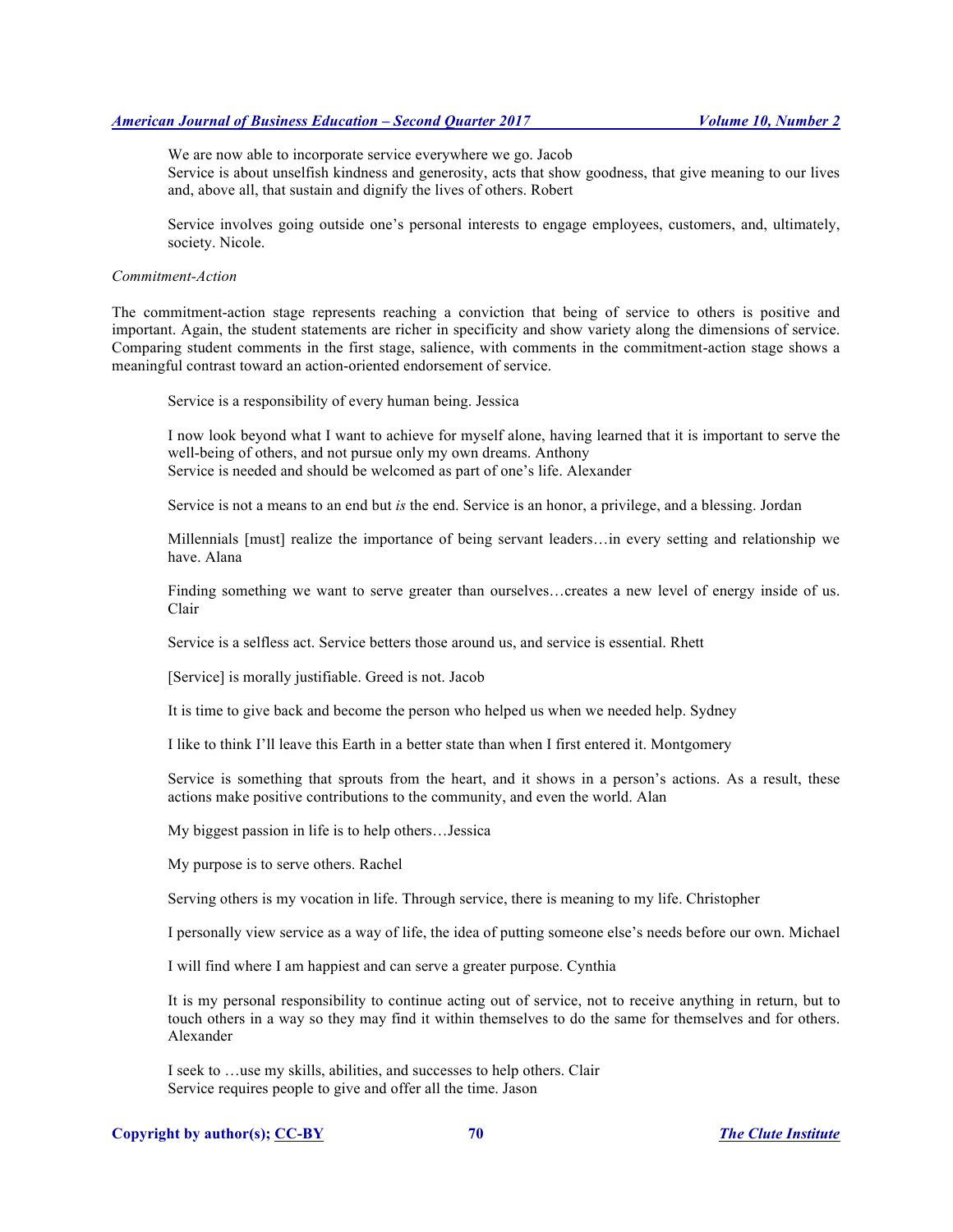Service…is the core foundation of the business, rather than a philanthropic afterthought following monetary success. Eve

A business must serve the community, serve its employees, and, finally, serve its customers. Christian

I will embark with determination in my eyes and compassion in my heart to do my part to help make this world a better place. Rhett

True service can be attained if we ingrain the daily thought of, 'What can I do today to help those around me? How can I service others?' Rhett

I want to change the world. I want to help people, and I want to help people change the world. Jacob

We should routinely reach out in kindness and understanding to people unlike ourselves. Robert

Throughout my everyday life, I try to make service a key aspect. Montgomery

Some individuals see service as a task. However, we should view it as a way of life. Cameron

Service is living our lives always extending a helping hand, and making this an everyday exercise. Montgomery

# **A RATIONALE FORTHE INFLUENCE OF THE E-BOOK PROJECT**

In research by Ukleja and Jackson (2015) authenticity as a personal quality placed high on the priorities of millennials. They concluded that "Authentic leadership is transformational leadership, where one is motivated, inspired and even changed by the leaders they follow" (p. 1). Other qualities millennials value, according to the authors are humility, empathy, commitment to the growth of followers, development of new skills, leadership that takes a personal interest in their ideas, and an environment that welcomes them to share in decision making.

Social issues of greatest interest, as reported in *The 2016 Millennials Impact Report: Wave 1 Trends* (2016) are education, healthcare, employment/wages, crime, and human rights. According to Jenkin (2015), 62% of millennials want to work for a company that "makes a positive impact, half prefer purposeful work to a high salary, and 53%would work harder if they were making a difference to others" (p.1). A study by Kaifi, Nafei, Khanfar, & Kaifi (2015) found that millennials are overachievers and are accountable for their actions. They are team oriented and enjoy working with others. Having grown up in a diverse world, they understand the importance of learning and embracing new perspectives. "Millennials like to have flexibility and dislike dealing with too many rules and regulations" (p.91). Meister and Willyerd (2010) in their article *Mentoring Millennials* stated that "Millennials view work as a key part of life, not a separate activity that needs to be 'balanced' by it. For that reason, they place a strong emphasis on finding work that's personally fulfilling" (p. 2).

What are employers experiencing with millennials? El-Attarash (2015) pointed out advantages to working with millennials. In the voice of millennials "We're digital, savvy, we're used to accessing information within seconds, and we are group-oriented. As the most diverse generation, we're also used to working with different ideas and opinions in team settings (p. 2). Findings of the Price Waterhouse Coopers Millennial Survey, *Millennials at Work: Reshaping the Workplace* (2008) indicated that millennials will be able to "influence the way they work and where and how they operate in the workplace" (p. 1). From his perspective as Chairman and CEO of Deloitte Consulting, Moffatt (2015) observed that millennials "have traits that are amazing for business" (p. 1). Millennials value authenticity, individuality and self-expression, but when it comes to fitting into a company culture, they may resist and, rather, "shape the company culture to fit them" (p. 1). However, Moffatt asserted, millennials expect to work to improve their lives in corporations and make their corporations stronger. His views reinforce the conviction that business can profit from millennials.

The millennial generation's differences have been the subject of significant research studies. Table 3summarizes a compilation based on several of these.

**Copyright by author(s); CC-BY 71** *The Clute Institute*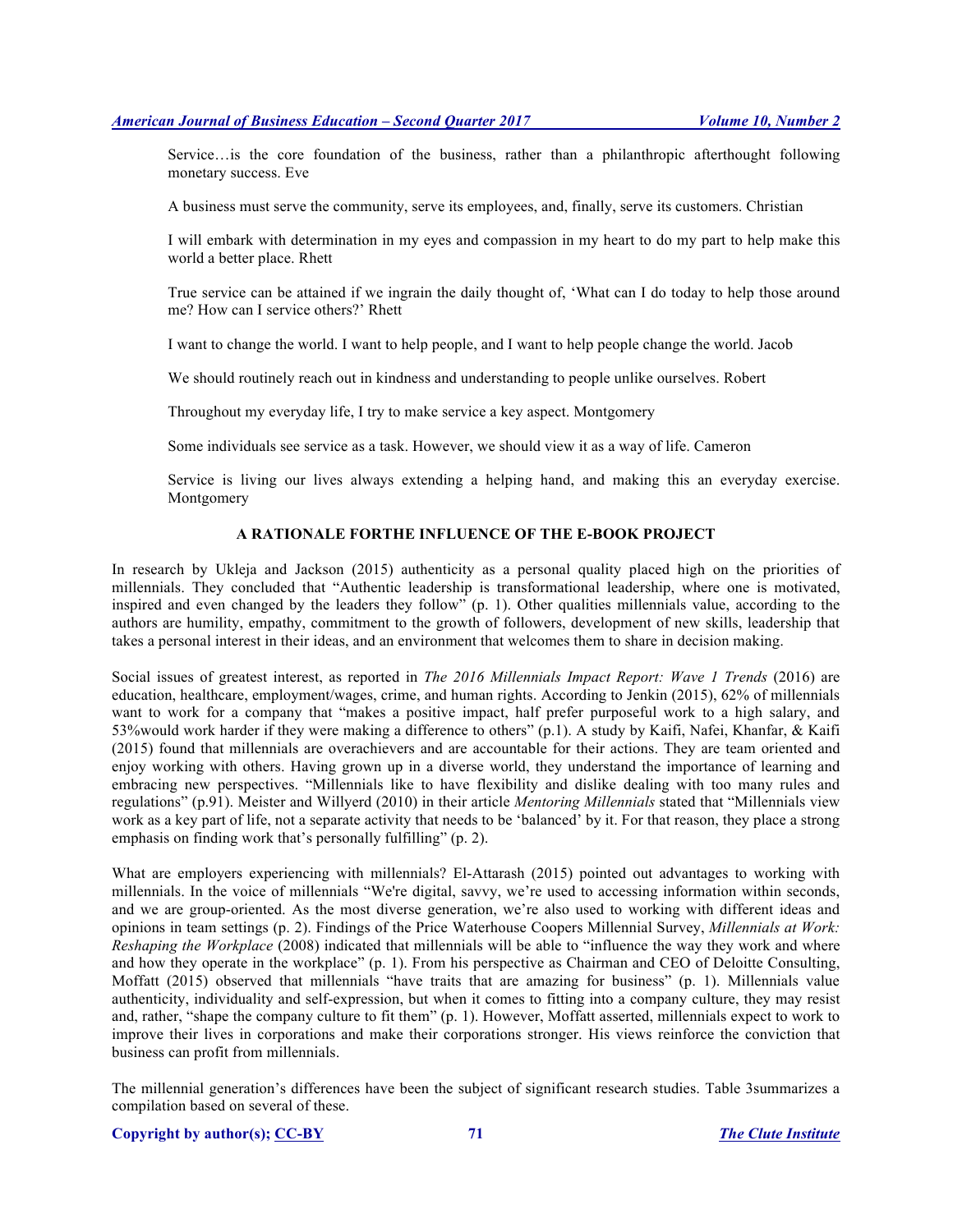| <b>Characteristics</b>      | <b>Work Preferences</b>            | <b>Valued Qualities</b>      |
|-----------------------------|------------------------------------|------------------------------|
| Meaningful work             | Team oriented                      | Authenticity                 |
| Impact, positive difference | Challenges, opportunities to learn | Humility                     |
| Accountable for results     | Flexible                           | Empathy                      |
| Diverse backgrounds         | Few rules/regulations              | Personal interest by leaders |
| Technology, digitally savvy | Work-life balance                  | Feedback                     |
| Group oriented              | Multi-task                         | Being entrusted              |
| Accept ideas and opinions   | Autonomous                         | Being heard                  |
| Express individually        | Self expression                    | Opinions respected           |
| Self-directed               | Share in decision-making           | Allowed to take risks        |

**Table 3**. Profile of Millennials' Characteristics, Work Preferences, and Valued Qualities

**Source:** Based on 2016 Millennials Impact Report: Wave 1 Trends (2016); El-Atarash (2015); Jenkins (2015); Kaifi et al. (2015); Meister and Willyerd (2010); *Millennials at work: Reshaping the workplace* (2008); Moffatt (2015); Ukleja and Jackson (2015).

Contrary to largely commendable findings, though, research indicated that millennials can be seen as overly selfconfident and self-absorbed, making them difficult to integrate into the work setting (U.S. Chamber of Commerce Foundation, 2012). Gen X and older employees may not mesh well with millennials who do not understand the priorities of the earlier generations. A report by issued by Catalyst (2015) indicated the millennial generation, which will reach 50% of the workforce by 2020, felt being in the same career position at the same level for more than a year was acceptable. Solomon (2016) in defense of millennials asserted that millennial employees care about organizational ethics and social responsibility.

# **SHIFTS IN GENERATIONAL NEEDS**

Abraham Maslow (1954) contributed the fundamental thinking that lower level needs predominate and must be met before higher level aspirations can be realized. Maslow's highest level of attainment is self-actualization. Each generation has met its share of challenges, but the nature of those challenges has changed measurably. Over the past 100 years many hardships associated with living have been replaced due to advances in science, technology, and ease of communication which makes knowledge readily available. Many diseases have disappeared and life spans have lengthened. The pace of living has accelerated. Air travel, broadcast media, and digital technologies have introduced new choices in living and working. It appears likely that a significant subset of millennials are now able to live their lives with self-actualization as an aspiration, or a reality, in at least an aspect of their lives.

Figure 2 shows the pyramid associated with Maslow's (1954) model. Earlier generations shown at the bottom depict the path to higher levels over time.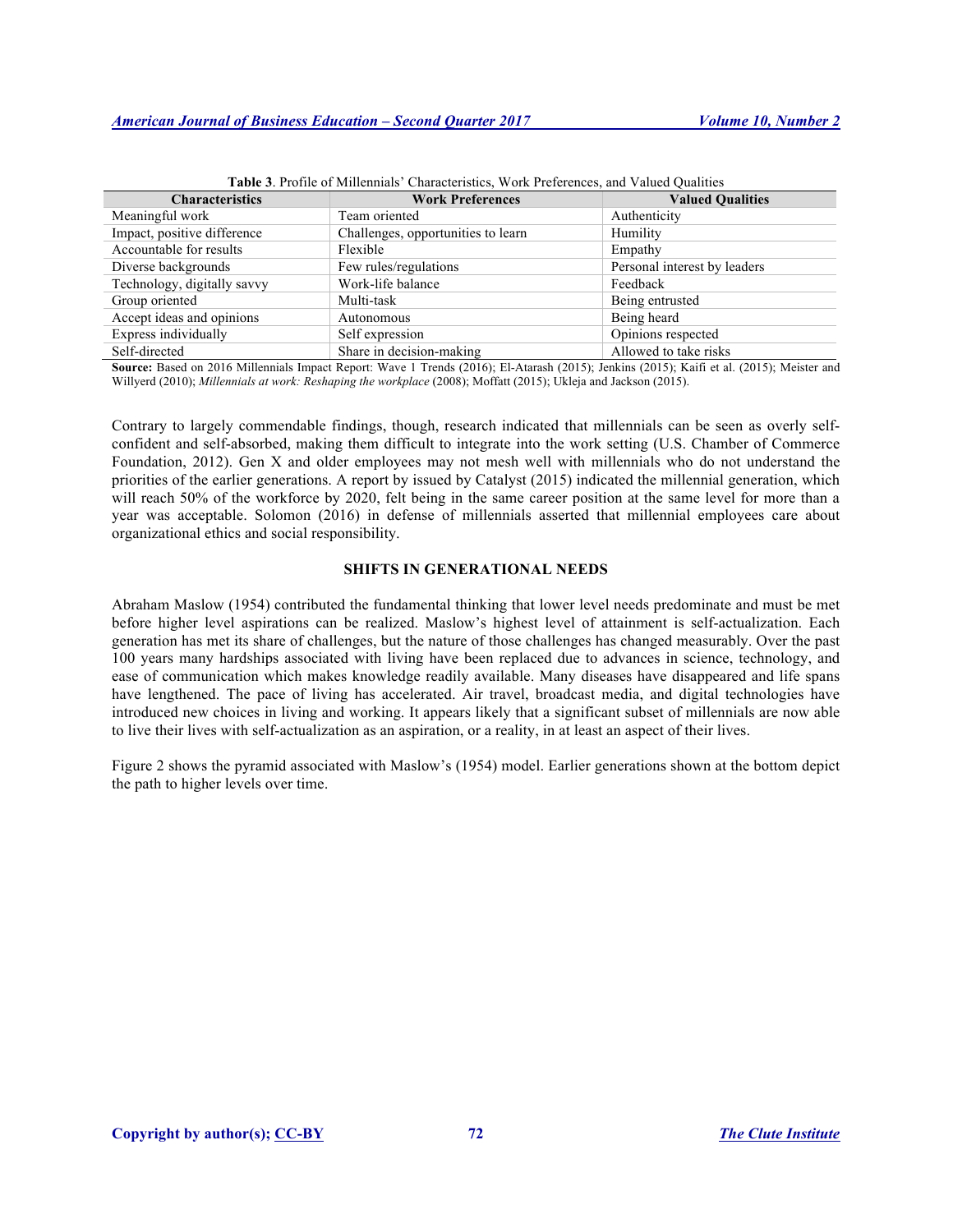

**Figure 2.** Events and concerns of generations over time. Hypothesis stimulated by Maslow (1954).

In an article published by the Harvard Business Review, Almquist, Senior, and Bloch (2016) identified fundamental elements of value in relation to products considered by consumers. At the most basic level is the need for functionality, with higher tiers representing emotional, life-changing, and social importance, and the apex representing self-transcendence.

Contemporary researchers have extended Maslow's model to explain and communicate human behavior. For example, Smith (2014) wrote about applying Maslow's model to employee engagement. She identified characteristics associated with disengagement, parallel to Maslow's survival level, then showed employees moving up the pyramid to higher levels: not engaged, almost engaged, engaged, and highly engaged (comparable to Maslow's self-actualization level). At self-actualization, employee intentions are be expressed as: What can I do for others? And how can I inspire others to do their best?

In a report issued by JC Global Services, *Millennials and Work* (2015) the authors observed that millennials were raised to believe their feelings and opinions matter; they need to be informed and trusted. Zhou (2016) asserted that employee engagement increases as needs are met. Engagement improves by opening new paths to meet higher level needs including belonging, being valued by leadership, and establishing open and trusting relationships. Engaged, self-actualized employees actively share their successes, knowledge, and ideas.

# **CONCLUSION**

As cogently put by Zenisek and Stinnett (2014), "Service - whether elected, military, faith-based, or in the non-profit sector - brings people from across the country and across the aisle together to see eye to eye and learn from each other as they work for a shared purpose" (p. 1). The e-book class project demanded intense engagement by the students and immersed them in considering their positions regarding service. Examination of students' comments suggests that the process had a motivating influence on students' commitment to service. As millennials assimilate into corporations, their employers are increasingly honoring their values and work preferences, including assigning work that is meaningful and encouraging employees to engage in providing service to others. Preparing millennial business students to include service in their careers, community settings, and personal interactions warrants a place on the agendas of business educators.